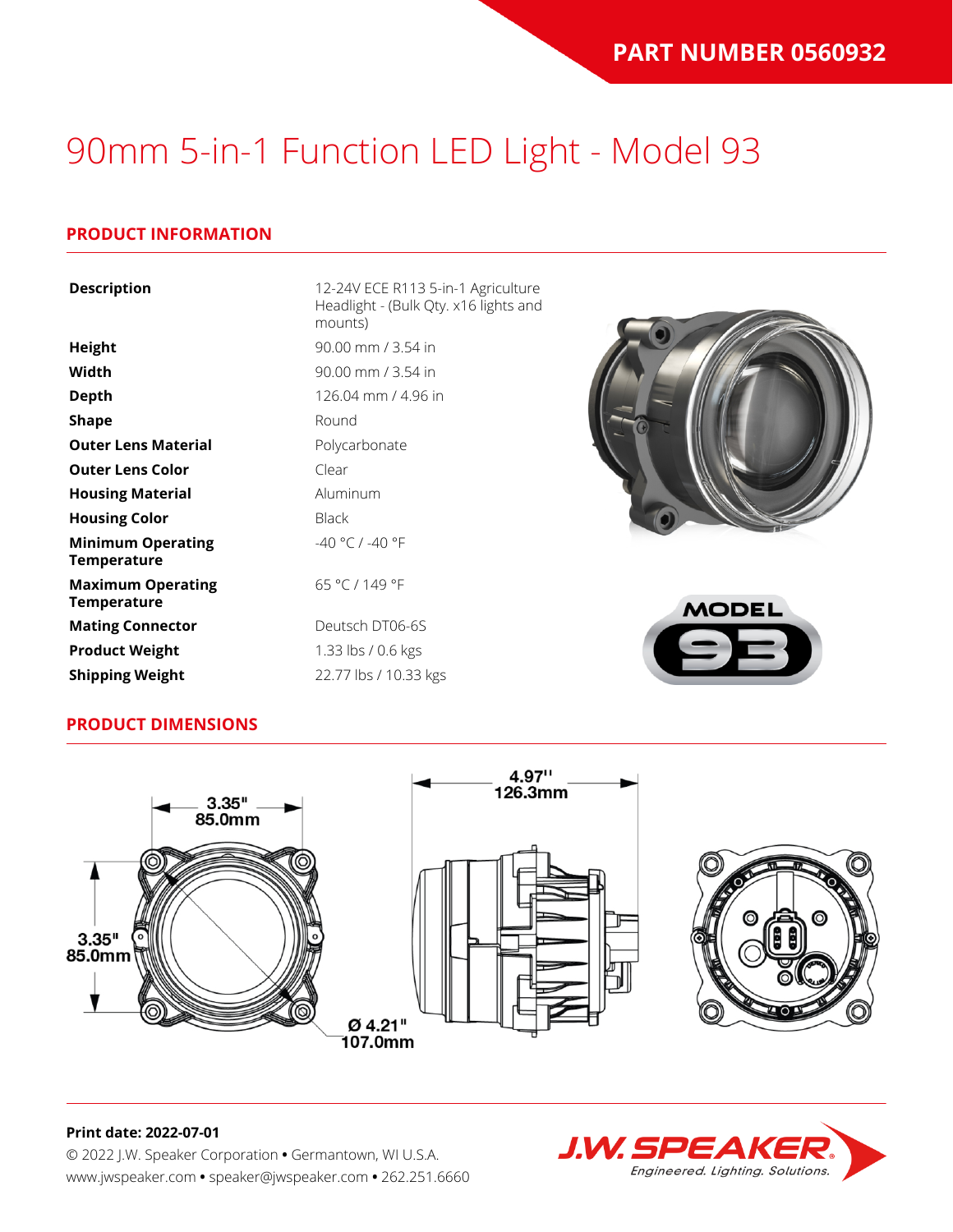### **ELECTRICAL SPECIFICATIONS**

| <b>Input Voltage</b>              | 12-24V DC                                                                                                                                                                                                                                                                                         |
|-----------------------------------|---------------------------------------------------------------------------------------------------------------------------------------------------------------------------------------------------------------------------------------------------------------------------------------------------|
| <b>Operating Voltage</b>          | 9-30V DC                                                                                                                                                                                                                                                                                          |
| <b>Transient Spike Protection</b> | 150V Peak @ 1 HZ-100 Pulses                                                                                                                                                                                                                                                                       |
| <b>Yellow Wire</b>                | Low Beam                                                                                                                                                                                                                                                                                          |
| <b>Red Wire</b>                   | <b>Front Position</b>                                                                                                                                                                                                                                                                             |
| <b>Orange Wire</b>                | DI                                                                                                                                                                                                                                                                                                |
| <b>Blue Wire</b>                  | DRL                                                                                                                                                                                                                                                                                               |
| <b>Black Wire</b>                 | Ground                                                                                                                                                                                                                                                                                            |
| <b>White Wire</b>                 | High Beam                                                                                                                                                                                                                                                                                         |
| <b>Current Draw</b>               | 1.35A @ 12V DC (Low Beam)<br>1.96A @ 12V DC (High Beam)<br>$0.111A \odot 12V$ DC (Front Position)<br>1.33A @ 12V DC (DRL)<br>1.11A @ 12V DC (DI)<br>0.701A @ 24V DC (Low Beam)<br>1.03A @ 24V DC (High Beam)<br>0.071A @ 24V DC (Front Position)<br>0.700A @ 24V DC (DRL)<br>0.591A @ 24V DC (DI) |

#### **REGULATORY STANDARDS COMPLIANCE**



Buy America Standards ECE Reg 10 ECE Reg 148 - 1b ECE Reg 148 - A ECE Reg 148 - RL ECE Reg 149 - WC-DS ECE Reg 149 - WR-DS Eco Friendly IEC IP67 IEC IP69K Tested to ECE Reg. 10 (Radiated Emissions only)

**Print date: 2022-07-01** © 2022 J.W. Speaker Corporation **•** Germantown, WI U.S.A. www.jwspeaker.com **•** speaker@jwspeaker.com **•** 262.251.6660

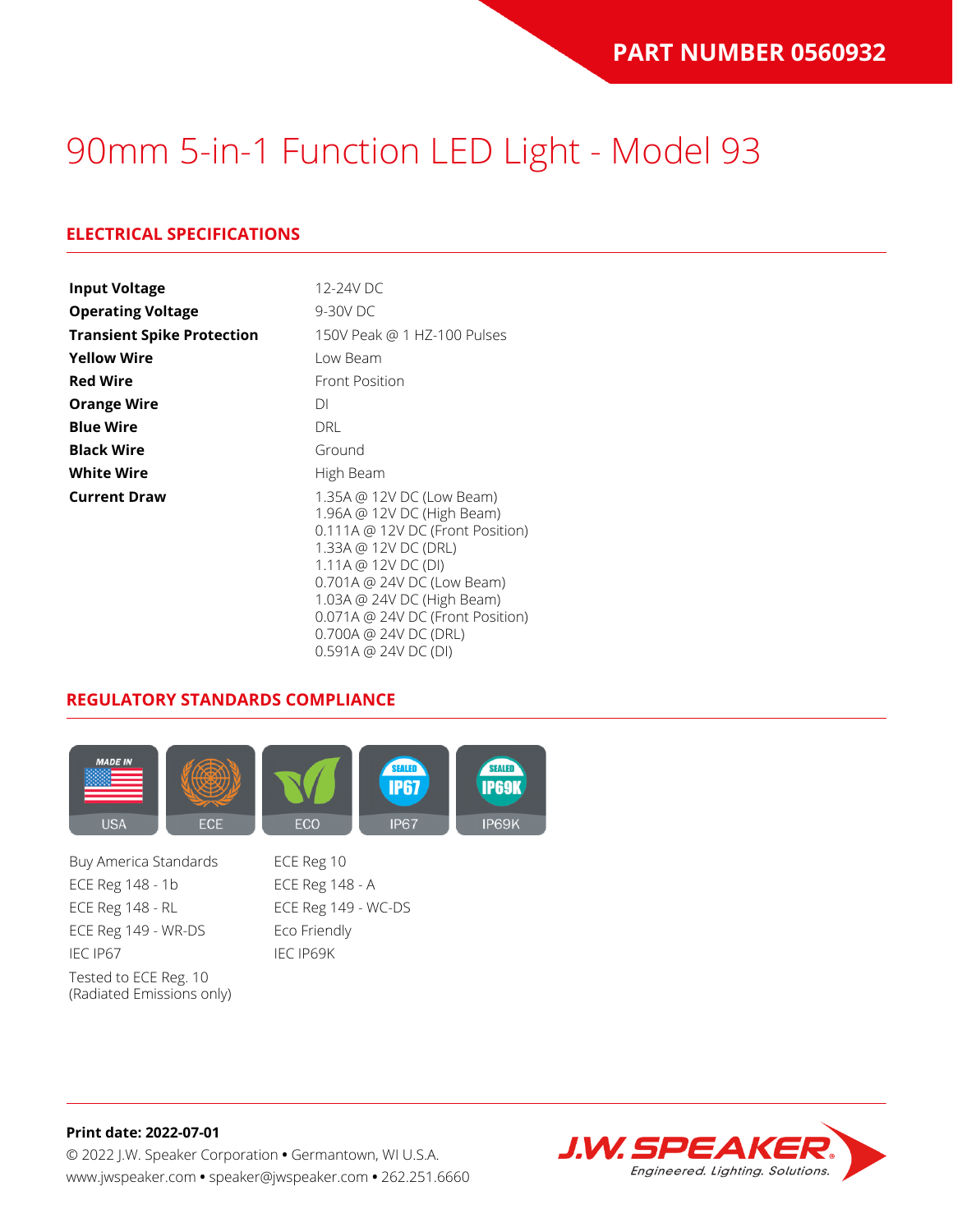### **PHOTOMETRIC SPECIFICATIONS**

| <b>Raw Lumen Output</b><br><b>Effective Lumen</b> | 1827(High Beam), 1325(Low Beam)<br>683(High Beam), 495(Low Beam)  |                 | 240m       | Symmetric High Beam (0.75m high at 0°) |      |      |
|---------------------------------------------------|-------------------------------------------------------------------|-----------------|------------|----------------------------------------|------|------|
| Output<br><b>Candela Output</b>                   | 44.000(High Beam), 23,000(Low                                     | $10 +$ Lux      | 120m       |                                        |      |      |
|                                                   | Beam)                                                             | 1 Lux           |            |                                        |      |      |
| <b>Nominal LED Color</b><br><b>Temperature</b>    | 5665 K                                                            | <b>0.25 Lux</b> | 0m<br>120m |                                        |      |      |
| <b>Beam Pattern(s)</b>                            | Forward Lighting - Daytime<br>Running Light                       |                 |            |                                        |      |      |
|                                                   | Forward Lighting - High Beam (ECE)<br>Forward Lighting - Low Beam |                 | 240m       | 200m                                   | 400m | 600m |
|                                                   | (DOT/ECE)<br>Signalization - Front Position                       |                 | 240m       | Symmetric Low Beam (0.75m high at 0°)  |      |      |
|                                                   | Signalization - Turn (Front)                                      | $10 +$ Lux      | 120m       |                                        |      |      |
|                                                   |                                                                   |                 |            |                                        |      |      |
|                                                   |                                                                   | 1 Lux           | 0m         |                                        |      |      |

120m

240m

200m

400m

600m

**0.25 Lux** 

#### **APPLICATIONS**



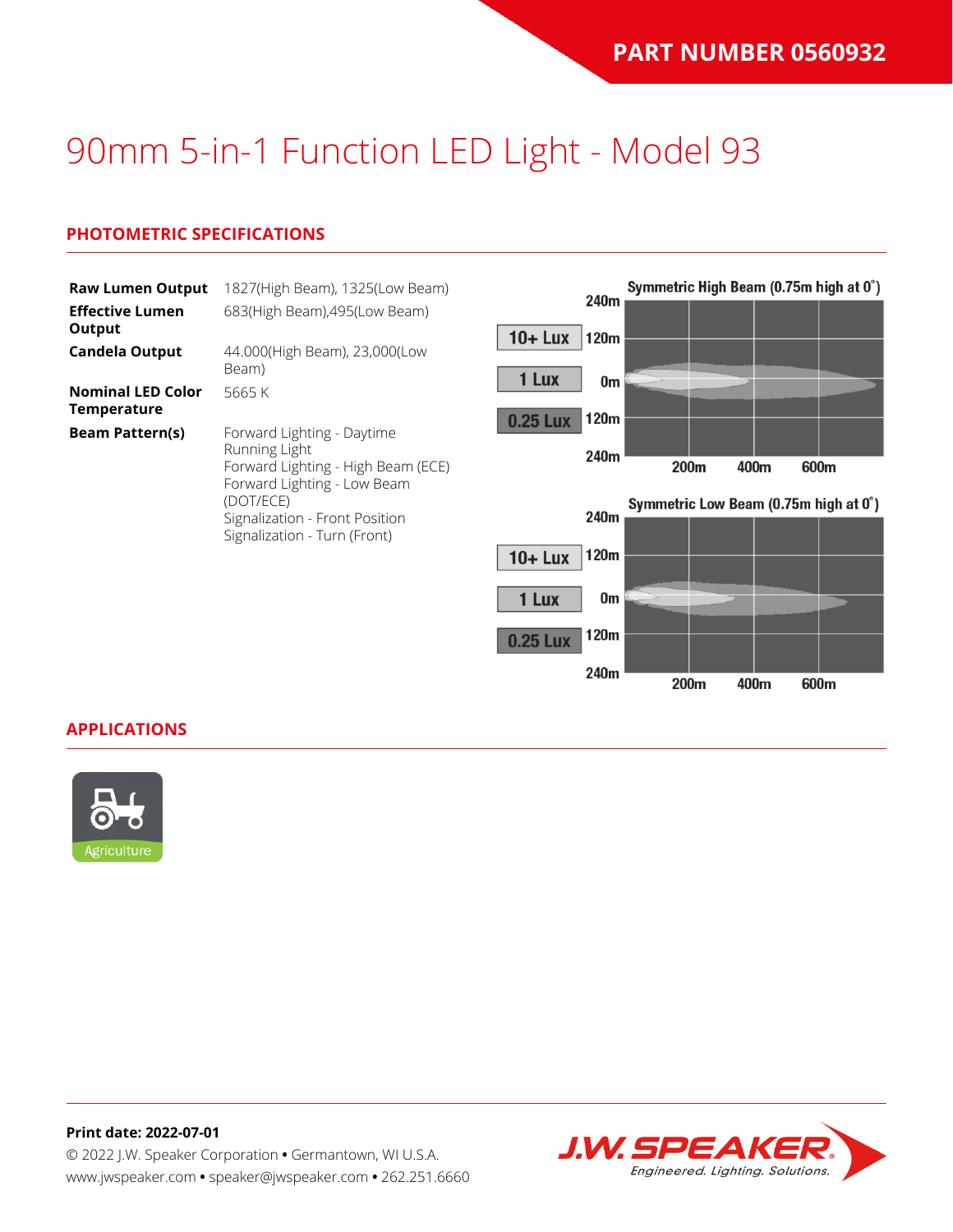### **ADDITIONAL INFORMATION**

3-point Mount for 1.5mm Mounting Frame is applicable for

- PN 0554381
- PN 0553071
- PN 0553091
- PN 0553101
- PN 0553081
- PN 0556701

• PN 0347941

3-point Mount for 3mm Mounting Frame is applicable for

• All Model 93 Lighting Options

#### **PRODUCT WARNINGS**

For California residents:

**WARNING:** Cancer and reproductive harm - [www.P65Warnings.ca.gov](https://www.p65warnings.ca.gov/).

**AVERTISSEMENT:** Cancer et effet nocif sur la reproduction - [www.P65Warnings.ca.gov.](https://www.p65warnings.ca.gov/)

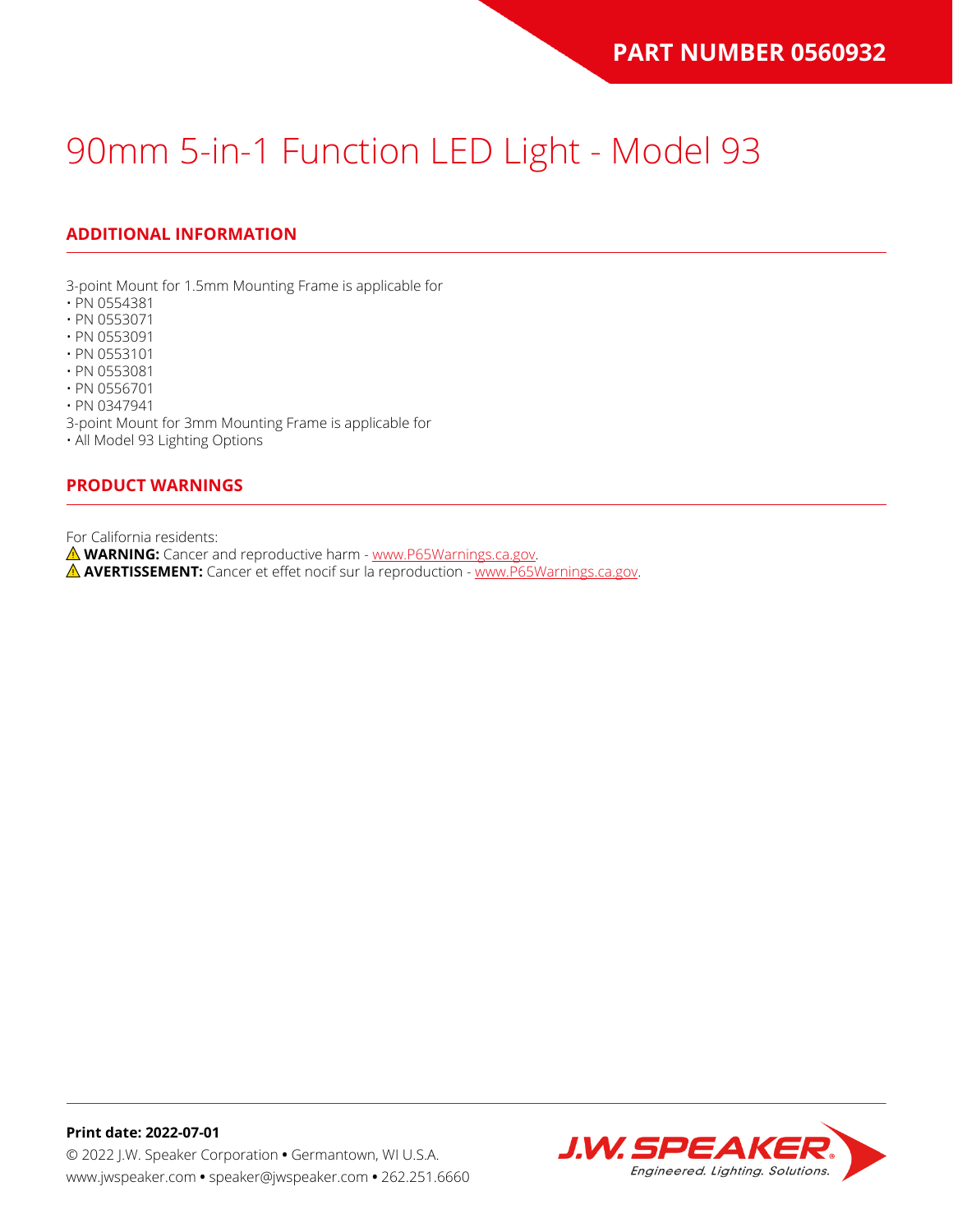#### **ACCESSORIES**



**[Part Number](https://www.jwspeaker.com/products/90mm-headlights-model-93/8001211/) [8001211](https://www.jwspeaker.com/products/90mm-headlights-model-93/8001211/)** Motorcycle Bar Mount Kit with Wiring Harness, Large



**[Part Number](https://www.jwspeaker.com/products/90mm-headlights-model-93/8001221/) [8001221](https://www.jwspeaker.com/products/90mm-headlights-model-93/8001221/)** Motorcycle Bar Mount Kit with Wiring Harness, Small



**[Part Number](https://www.jwspeaker.com/products/90mm-headlights-model-93/8001461/) [8001461](https://www.jwspeaker.com/products/90mm-headlights-model-93/8001461/)** 90mm Light 3-Point Mount for 1.5mm Mounting Frame



**[Part Number](https://www.jwspeaker.com/products/90mm-headlights-model-93/8001471/) [8001471](https://www.jwspeaker.com/products/90mm-headlights-model-93/8001471/)** 90mm Light 3-Point Mount for 3mm Mounting Frame



**[Part Number](https://www.jwspeaker.com/products/90mm-headlights-model-93/8001601/) [8001601](https://www.jwspeaker.com/products/90mm-headlights-model-93/8001601/)** Pedestal Mounting Bracket for Model 93 Single Lamp



**[Part Number](https://www.jwspeaker.com/products/90mm-headlights-model-93/8001621/) [8001621](https://www.jwspeaker.com/products/90mm-headlights-model-93/8001621/)**

Double Lamp

Pedestal Mounting



**[Part Number](https://www.jwspeaker.com/?post_type=part&p=26513&preview=true) [0700001](https://www.jwspeaker.com/?post_type=part&p=26513&preview=true)** Bracket for Model 93 Motorcycle Bar Mount Kit, 20-24mm



**[Part Number](https://www.jwspeaker.com/?post_type=part&p=26512&preview=true) [0700011](https://www.jwspeaker.com/?post_type=part&p=26512&preview=true)** Motorcycle Bar Mount Kit, 25-29mm